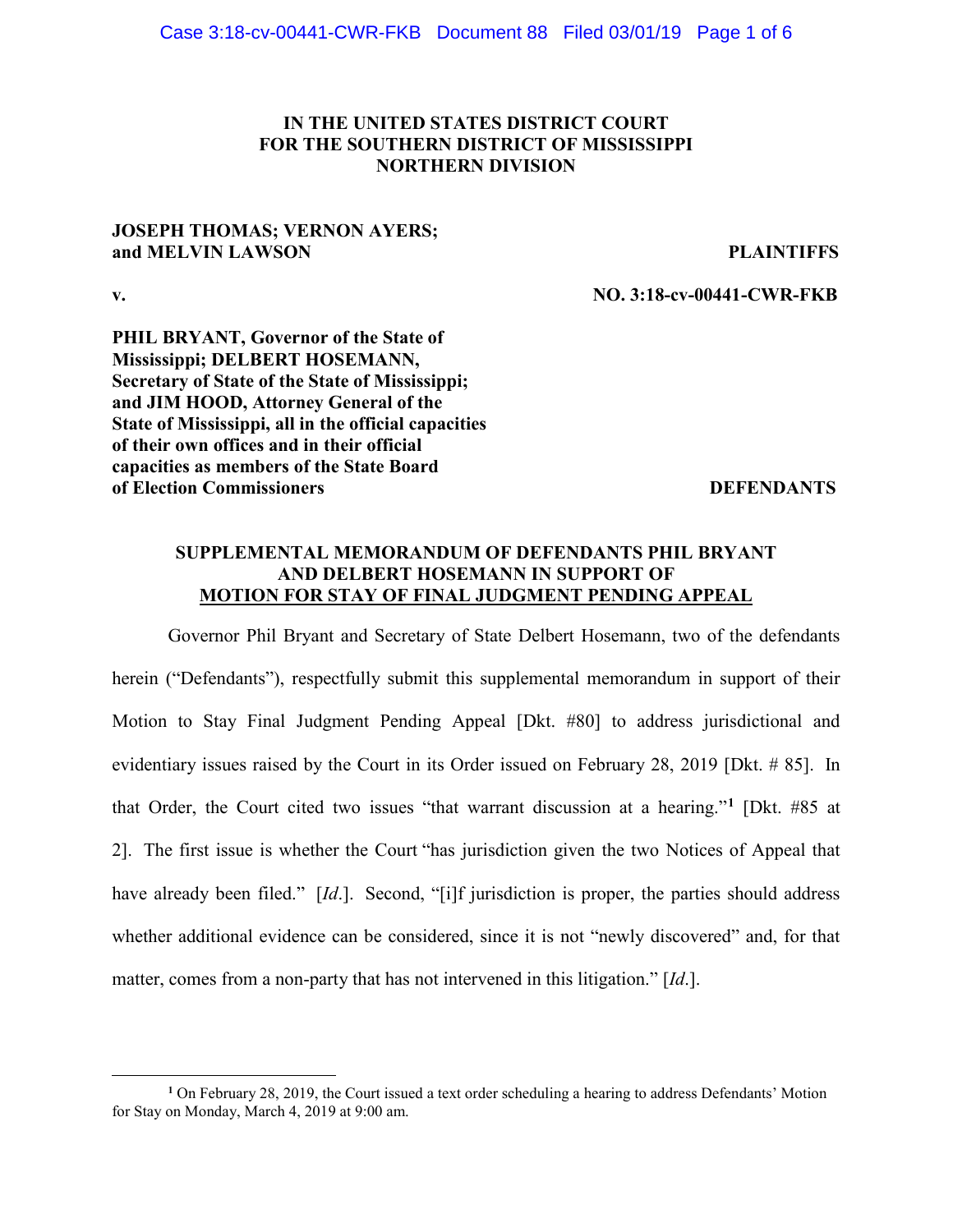### **JURISDICTION**

Defendants have now filed two Motions for Stay and Notices of Appeal in the Court's docket. **[2](#page-1-0)** The first notice of appeal [Dkt. #62] and motion for stay [Dkt. #63] resulted from the Court's February 16, 2019 Memorandum Opinion and Order [Dkt. #61]. The Court denied [Dkt. #75] the first motion to stay and the Fifth Circuit held that it lacked jurisdiction to consider the first appeal as the issues were rendered moot by virtue of this Court's subsequently-entered Final Judgment on February 26, 2019 [Dkt. #76]. In response, Defendants filed their second notice of appeal [Dkt. #78] and motion to stay [Dkt. #80]. The second stay motion is the one currently pending before the Court. Accordingly, the first issue to consider is what effect the filing of the second notice of appeal has on the jurisdiction of the District Court to consider the pending motion to stay.

As a general rule, the filing of a notice of appeal divests a district court of jurisdiction over aspects of the case involved in the appeal. *See Griggs v. Provident Consumer Disc. Co.*, 459 U.S. 56 (1982). "The filing of a valid notice of appeal from a final order of the district court divests that court of jurisdiction to act on the matters involved in the appeal, except to aid the appeal, correct clerical errors, or enforce its judgment so long as the judgment has not been stayed or superseded." *Fed. Ins. Co. v. Singing River Health Sys.,* 2015 WL 6674868, at \*4 (S.D. Miss. Nov. 2, 2015) (quoting *Ross v. Marshall,* 426 F.3d 745, 752 (5th Cir. 2005)); *see also Coastal Corp. v. Texas Eastern Corp.*, 869 F.2d 817, 819 (5th Cir. 1989) (citing the "general rule[ ] [that] a notice of appeal ousts the district court of jurisdiction over the judgment or order appealed[]").

Defendants are seeking a stay pursuant to Rule 62(c) of the Federal Rules of Civil

 $\overline{a}$ 

<span id="page-1-0"></span>**<sup>2</sup>** The record is replete with correspondence, orders and other pleadings evidencing the sequence of events occurring since the conclusion of the trial on the merits. Thus, Defendants will forego a lengthy reiteration and narrow the focus to the salient facts.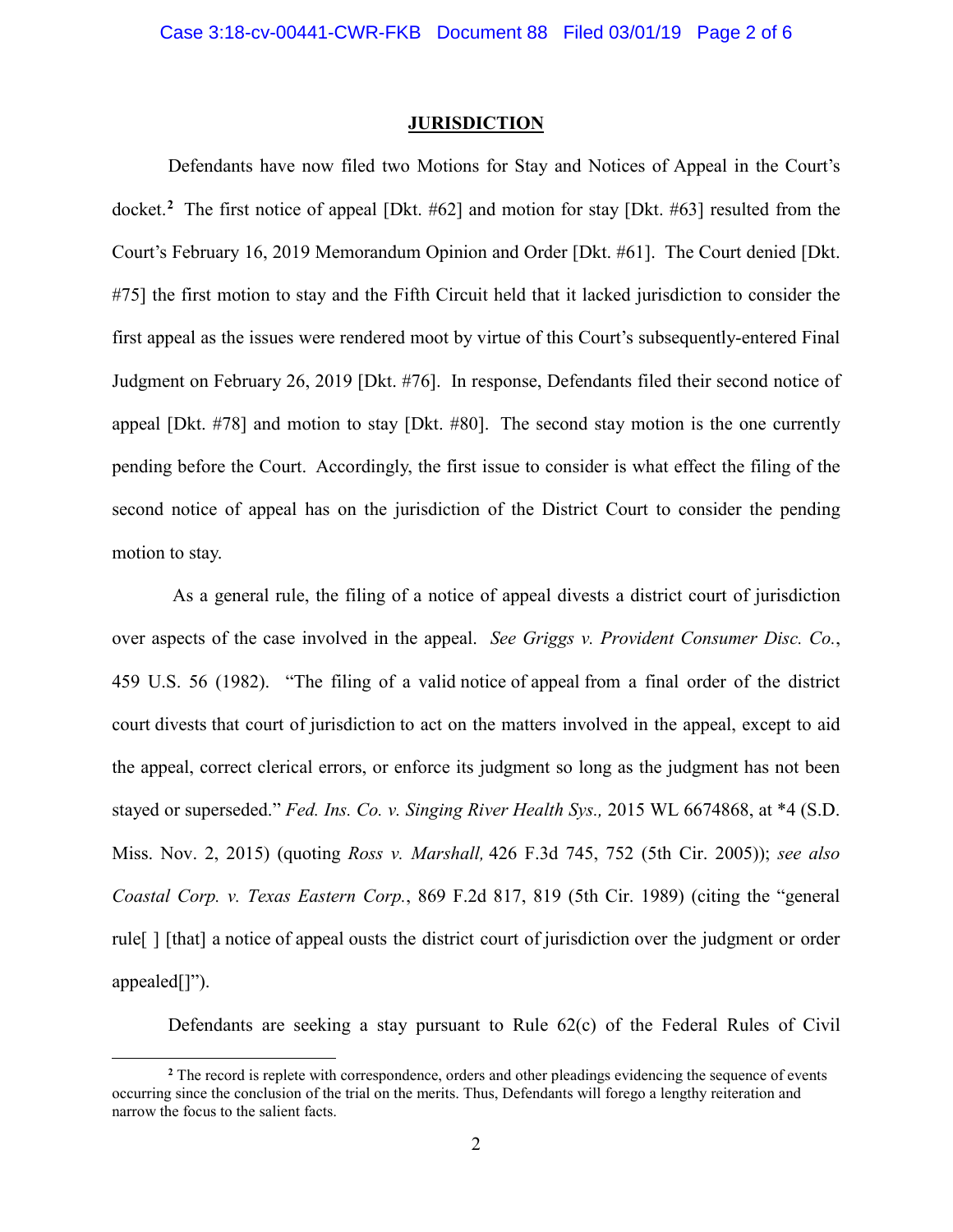# Case 3:18-cv-00441-CWR-FKB Document 88 Filed 03/01/19 Page 3 of 6

Procedure, which provides an exception to the general rule. *See Sierra Club, Lone Star Chapter v. Cedar Point Oil Co. Inc*., 73 F.3d 546, 578–79 (5th Cir. 1996). Rule 62(c) provides, in part: "[w]hile an appeal is pending from an interlocutory order or final judgment that grants, dissolves or denies an injunction, the court may suspend, modify, restore, or grant an injunction on terms for bond or other terms that secure the opposing party's rights." In discussing application of Rule 62(c) in the midst of a pending appeal, the Fifth Circuit has held that the district court's authority does not extend to the dissolving the injunction and any modification or alteration of the same is strictly limited to "maintaining the status quo." *Id*. at 578 (citing *Coastal Corp*., 869 F.2d at 819- 20). The rationale behind such limitation is clear: dissolving the injunction or modifying it beyond the status quo would divest the court of appeals from jurisdiction while the matter remained pending before it. *Id.* at 820.

Here, since an injunction has issued ordering a remedy via final judgment and that judgment is now on appeal, the Court's purview under Rule 62(c) is limited to suspending or modifying such injunction. And, any modification to the court-ordered remedial plan beyond maintaining the status quo is prohibited. In fact, Plaintiffs are in agreement that this Court has jurisdiction to issue a stay pending appeal even after the filing of a notice of appeal as they have set forth in their Response in Opposition to Defendants' Motion for Stay. *See* [Dkt. #87]. Accordingly, Defendants move the Court to suspend the remedial injunctive relief via a stay pending the appeal.

#### **EVIDENCE**

In analyzing whether to suspend the injunctive relief via granting Defendants' Motion for Stay, evidence which is relevant to the factors the Court must consider is admissible. Irreparable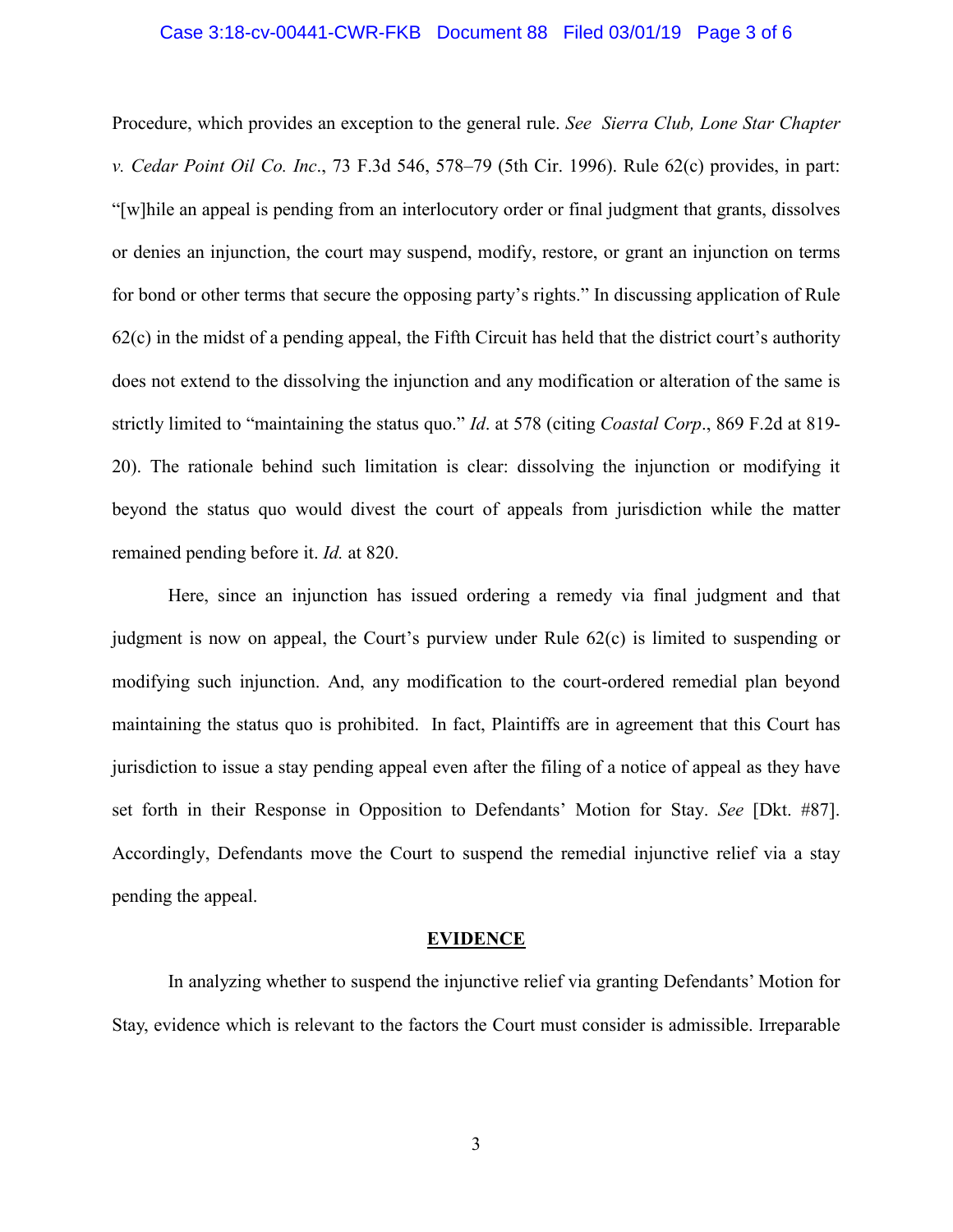# Case 3:18-cv-00441-CWR-FKB Document 88 Filed 03/01/19 Page 4 of 6

harm and interest of the public are certainly factors in the stay analysis. **[3](#page-3-0)** The evidence submitted by Defendants as part of their Motion for Stay is straightforward factual evidence of candidates who have qualified to run for the current District 22 and 23 senate seats. The effect of the remedy issued by the Court is to move two of the candidates who have qualified for the District 22 seat into District 23. Defendants had no way of anticipating what specific relief the Court would ultimately grant given the variations of districts that could be adopted. And, having informed the Court that the Senate desired to enact a plan redrawing District 22 in the event a stay was denied cast further uncertainty on any ultimate remedy. This evidence could not have been presented before the final judgment nor should it have been presented given the Defendants' lack of ability to predict what would be the ultimate remedy. This evidence is relevant to support Defendants' harm and injury resulting from the imposition of the Court's remedy and should therefore be considered by the Court in determining whether to grant their Motion for Stay.

#### **CONCLUSION**

Pursuant to Rule 62(c), this Court has limited jurisdiction to consider whether to suspend the injunctive relief sought in Defendants' Motion for Stay. The Court may consider any evidence relevant to the factors for determining the propriety of granting the Motion for Stay. For the reasons set forth herein, Defendants respectfully request that the Court grant their Motion for Stay of Judgment Pending Appeal.

 $\overline{a}$ 

<span id="page-3-0"></span><sup>&</sup>lt;sup>3</sup> The Court's Order [Dkt. 85] questions whether the affidavit attached to Defendants' Motion to Stay can be considered, since it is not "newly discovered[.]" However, the "newly discovered" requirement comes from Rule 60(b) concerning relief from a final judgment, which is not the requisite rule at issue herein. Instead, Defendants are utilizing Rule 62(c) to seek injunctive relief pending appeal. As stated, part of the analysis for determining whether a stay is appropriate is to consider the harm to Defendants and the interest of the public. The affidavit attached to Defendants' stay motion sets forth those very requirements for the Court's needed consideration. *See* Fed. R. App. Pro. 8(a); *Ruiz v. Estelle*, 650 F.2d 555, 567 (5th Cir. 1981) (finding that under Rule 8(a) the district court should have the opportunity to rule on evidence presented with the motion to stay).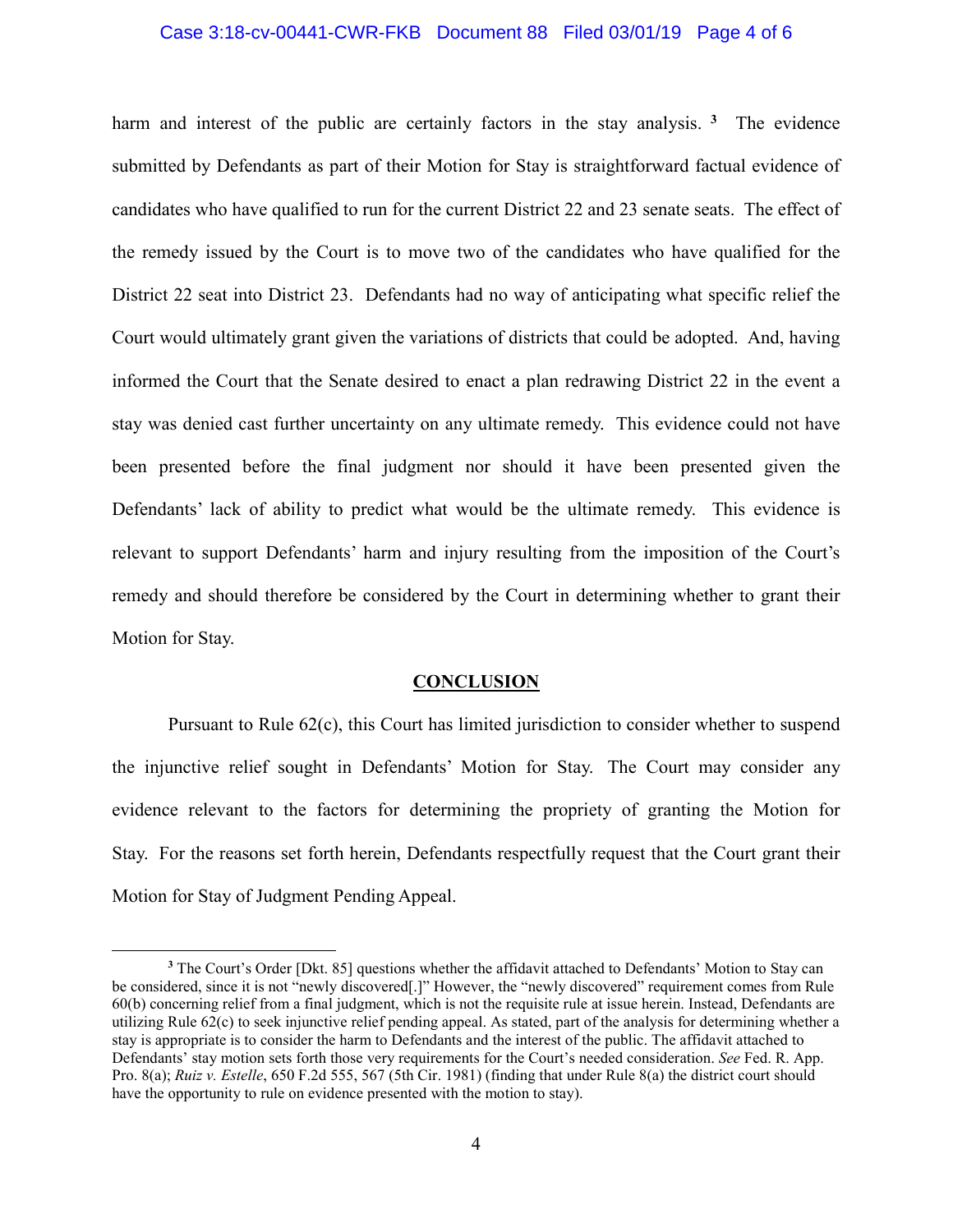This the 1st day of March, 2019.

Respectfully submitted,

*s/ Tommie S. Cardin*

TOMMIE S. CARDIN (MSB #5863) B. PARKER BERRY (MSB #104251) BUTLER SNOW LLP Suite 1400 1020 Highland Colony Park Ridgeland, MS 39157 Post Office Box 6010 Ridgeland, MS 39158-6010 Tel: (601) 985-4570 Fax: (601) 985-4500 E-mail: [tommie.cardin@butlersnow.com](mailto:tommie.cardin@butlersnow.com) E-mail: [parker.berry@butlersnow.com](mailto:parker.berry@butlersnow.com)

## ATTORNEYS FOR ALL DEFENDANTS

MICHAEL B. WALLACE (MSB #6904) CHARLES E. COWAN (MSB #104478) WISE CARTER CHILD & CARAWAY, P.A. Post Office Box 651 Jackson, MS 39205-0651 (601) 968-5534 [mbw@wisecarter.com](mailto:mbw@wisecarter.com)

ATTORNEY FOR DEFENDANTS PHIL BRYANT, GOVERNOR OF THE STATE OF MISSISSIPPI, AND DELBERT HOSEMANN, SECRETARY OF STATE OF THE STATE OF MISSISSIPPI